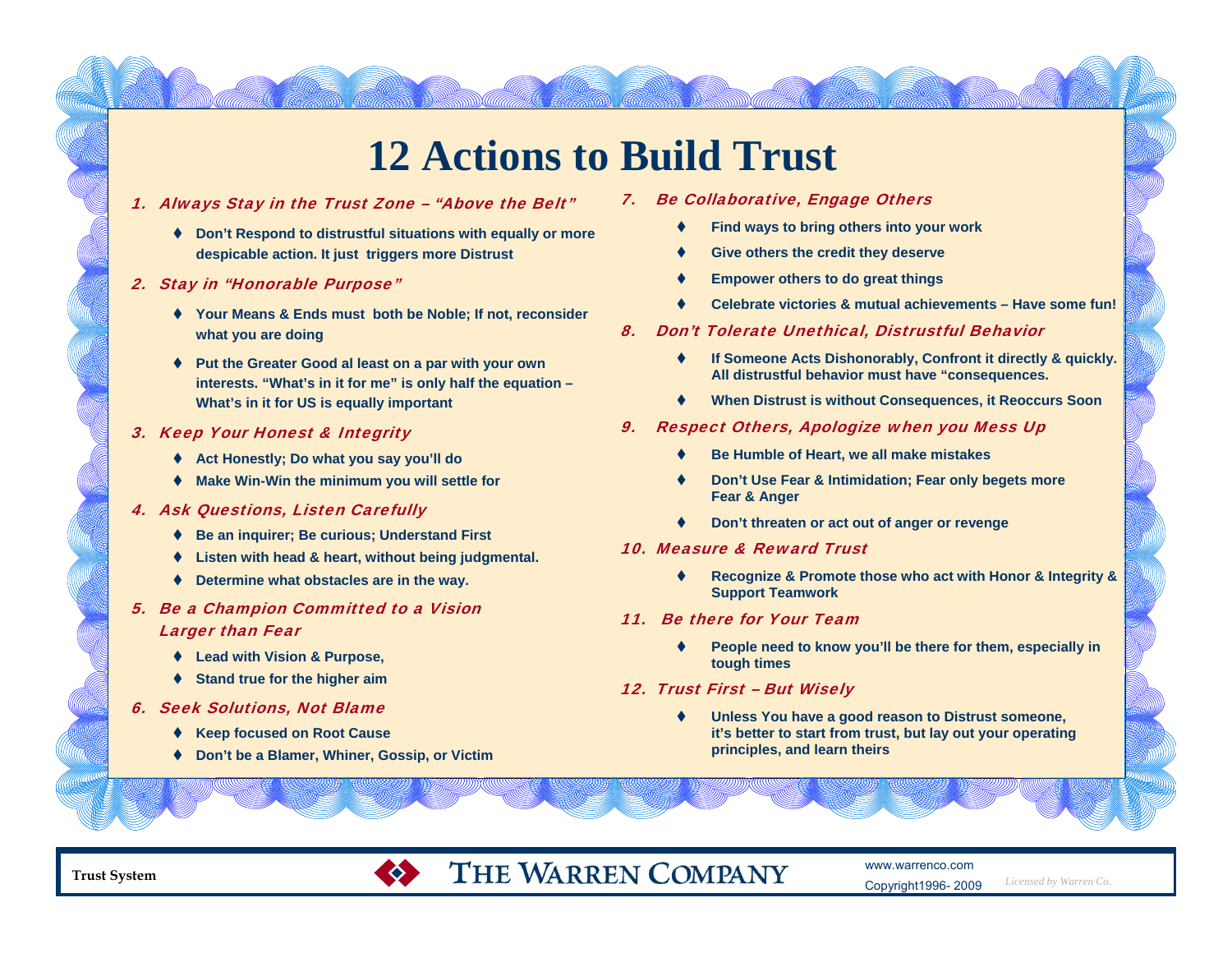

Source: Paul R. LawrenceHarvard Business School

### Leadership & Culture Compass

Fundamental Drivers of Human Behavior